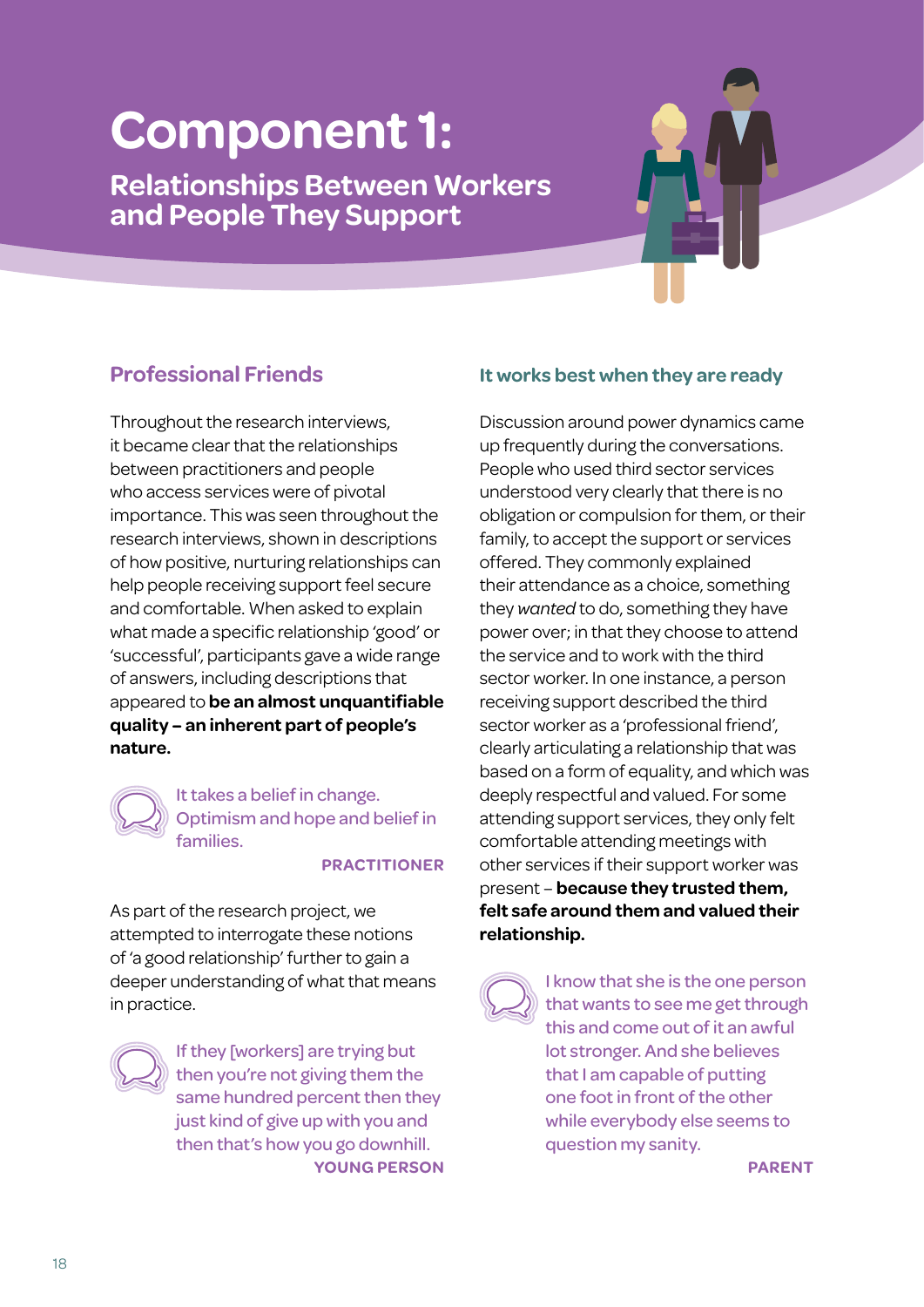This contrasted with how people described experiences of accessing support from statutory services. In this research study, support from statutory services was most frequently described by participants as something that was not felt to be optional, and which was often offered under very specific conditions that often related to deficit-based judgements (behaviour, attendance, compliance etc).

This perception – that services like social work are not something a person chooses, but something that is enforced – suggests that social work services are often experienced as authoritative for those engaging in support. From the conversations we had with families during this research, it seemed that as a result, relationships between social work services and an individual often involve a power imbalance, right from the outset of the relationship. This power imbalance appeared to make people more hesitant to building trusting relationships with social workers.

While the focus of this relationship was limited to third sector support services and the children and families they support, this finding important for influencing future research. Experiences of using relationshipbased practice amongst social workers should be a key focus of future research.



I used to get people who came to my house, maybe… once a month, who'd immediately say ''stop smoking the weed, stop doing this, you need to clean your house'' but it's my house and I'm letting you in.

**YOUNG PERSON**

Some people engaging in support considered their 1-1 support workers as part of their family, the closeness and affinity a result of the compassion and care that formed their relationship.

Things like, you know, like court cases I've had to go to, I probably wouldn't have gone if [support worker] hadn't of come, you know. I probably wouldn't even... just like, to go to the doctors. I'm terrible. I wouldn't go. Just the support, and the pushing, I probably wouldn't have gotten through it without her. **PARENT**

# **Formality Fails**

So aside from free choice, what else helps remove feelings of authority or power imbalances? What makes relationships so important in providing support?

Both workers and those accessing support mentioned that casual clothing, having no visible ID tags and regular face to face conversations with the same person are what make a relationship feel familiar from the outset. Primarily, an informal appearance means that when in public, there is no suggestion that one has authority over the other, improving notions of equality. What's more, there is nothing to identify either person as a practitioner or 'worker' or someone using a service. The casual approach takes away a feeling of formality which can often be associated with social work and other statutory sector workers, such as health workers. It means one-to-ones feel more like a chat than a formal intervention.



It's better, this one to one stuff. Because you get to understand your worker better and they get to understand you better.

**YOUNG PERSON**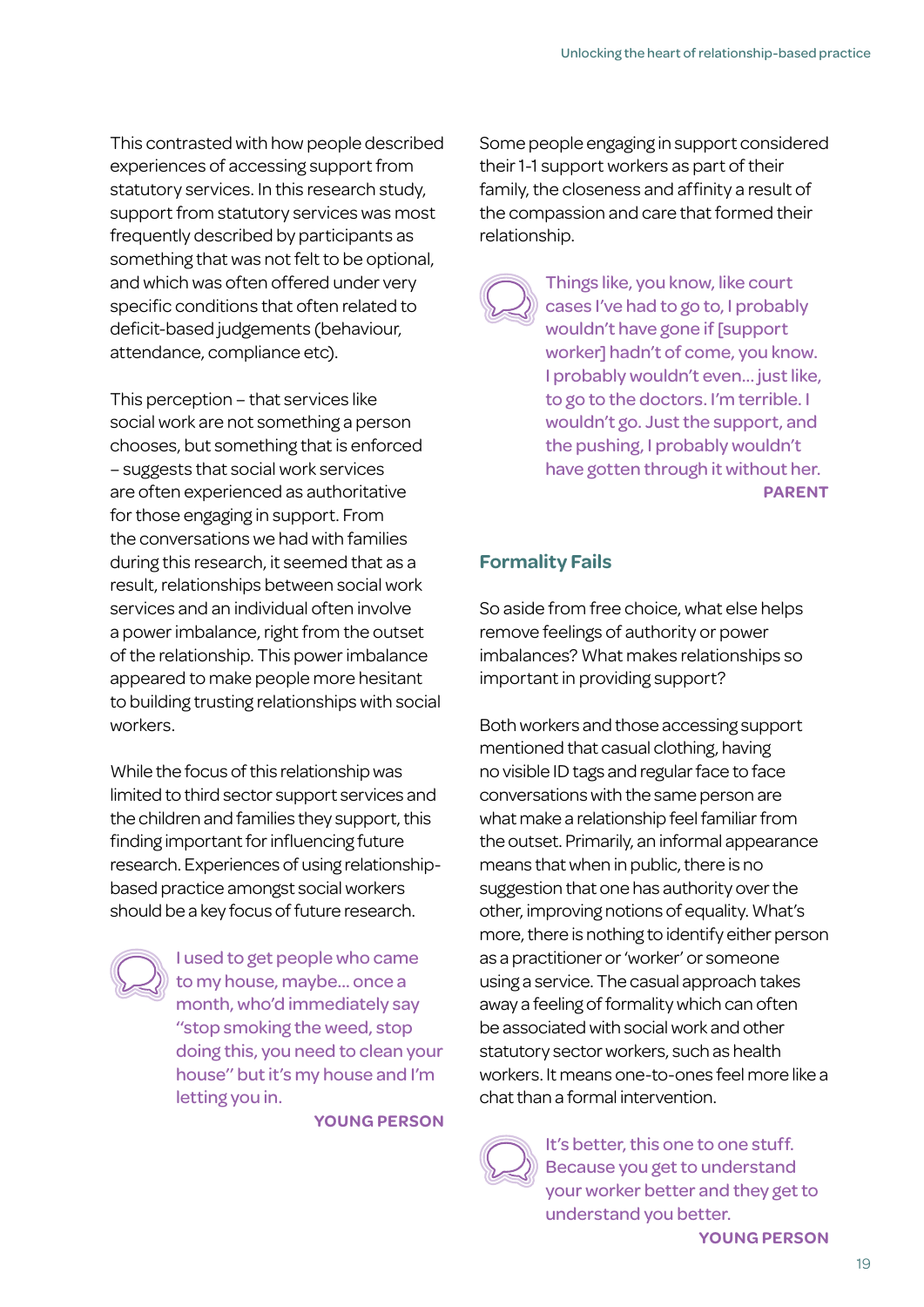Some workers and people receiving support mentioned that people often become somewhat 'desensitised' when surrounded by constant professionalism; for example, regularly attending meetings or appointments in buildings and/or with staff who appear formal; who look and act as if they have more power than the person who needs support. **When difficult conversations happen in these settings, they do not appear to resonate as strongly with the person as those given within a context of trust and respect. Participants in this research expressed becoming desensitised to messages because concern and negativity are so frequently experienced, advice or messages presented become less meaningful due to the frequency with which they occur.** 

> High and low weeks, we talk about it. **WOMEN'S GROUP MEMBER**

#### You can't do it for them, you do it with them **PRACTITIONER**

In contrast, relationships with workers where an individual feels a level of equality and trust with their worker allows them to be more accepting of the difficult conversations that sometimes must happen. From the interviews in this research, it became clear that having an existing, positive relationship with a worker means that people accessing support are much more accepting of hearing difficult feedback, because the relationship they have means they trust the judgement of their worker and value their opinion. Consequently, they are less likely to be dismissive of the feedback and are more likely to reflect upon or take action to address the issue raised by the worker.



It's not all doom and gloom, you must pull out some of the positives with them – so that we're building safety, and trust and showing solidarity through times of crisis and through stresses.'

#### **PRACTITIONER**



It's important to have that line in between a family and a professional. But still have a relationship where they feel supported. It's mutual respect…. Or it's not going to work. **PRACTITIONER**

In addition to the importance of informality and equality in relationships between workers and people accessing support, informal settings appeared to be especially important in gaining a deeper understanding of the needs of a person accessing support. People accessing support explained that non-structured appointments or groups make people feel more relaxed, more able to open up and talk. Workers felt that this approach allowed them to gain a deeper, more meaningful insight into the person they support.



Drop-ins mean you hear things you wouldn't usually hear in a formal setting.

#### **PRACTITIONER**

'Collaborative' was a term used to describe third sector workers, whereas some people noted that statutory sector work being done with them often felt out of their control and imposed.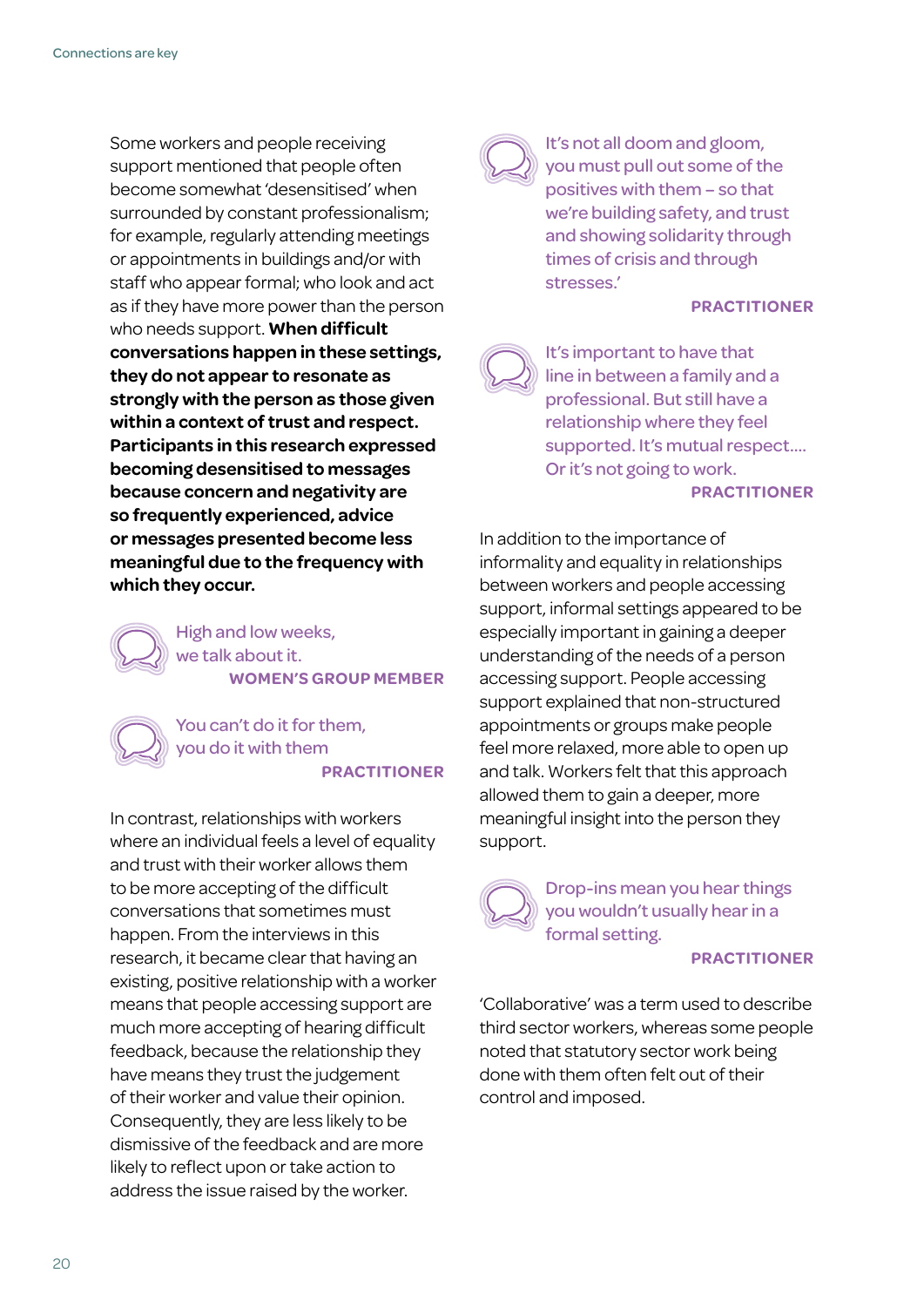

Social work is intense. Intense rooms, they tell you what to do but not how to do it.

**YOUNG PERSON**

Social work never asks you what you want.

**YOUNG PERSON**

## **Being present is a gift**

When discussing what makes relationships feel meaningful, people in the study often referred to almost intangible ways, using terms that suggested the ability to connect was an inherent skill some people have, something 'you either have or you don't'.

What was noted as clear indication of how people began to feel they could trust their worker, was that the worker was available; emotionally and physically. That they are consistent and present when the person needs them.



All these things that you worry about, all these things you keep really close to you, people often keep it guarded. If you open this box, and then that support doesn't live up to what you feel like you needed…. If it goes back in its box, then it's so hard to take it back out again. I guess I think it's important that we don't let that happen, we owe it to them to try to make sure that doesn't happen.

**PRACTITIONER**



What's really good is because you're remembered, each individually. So, the doctor here, there's this one doctor that remembers.... like he remembers every kid that he's brought in. I think that's amazing. Yeah. Like he knows everyone. There is like, I mean, if you have a really close like, even if you don't have a good memory, if you can remember some stuff then its better working with them.

#### **YOUNG PERSON**

It's the [1-1] sessions that have done the most benefit. Yeah, working out ways that I can maintain a balance... it's been absolutely invaluable. Absolutely invaluable. Yeah. And she is such.... she is such a compassionate person. She'll let me talk for as long as it's beneficial, and we break things down, everything's done in small bite size bits. Never overwhelming. You know if it does get too overwhelming then we step back. She has an incredibly good understanding of how I work.

#### **PARENT**

Continuity and consistency were explained as having regular contact with the same worker, which made people receiving support feel that they had someone to rely on, increasing feelings of trust in the worker. Consistency was a significant element in building trusting relationships, and so is essential to developing a practice that is relationship-based. Continuity was important because it negated the need to explain stories and experiences repeatedly.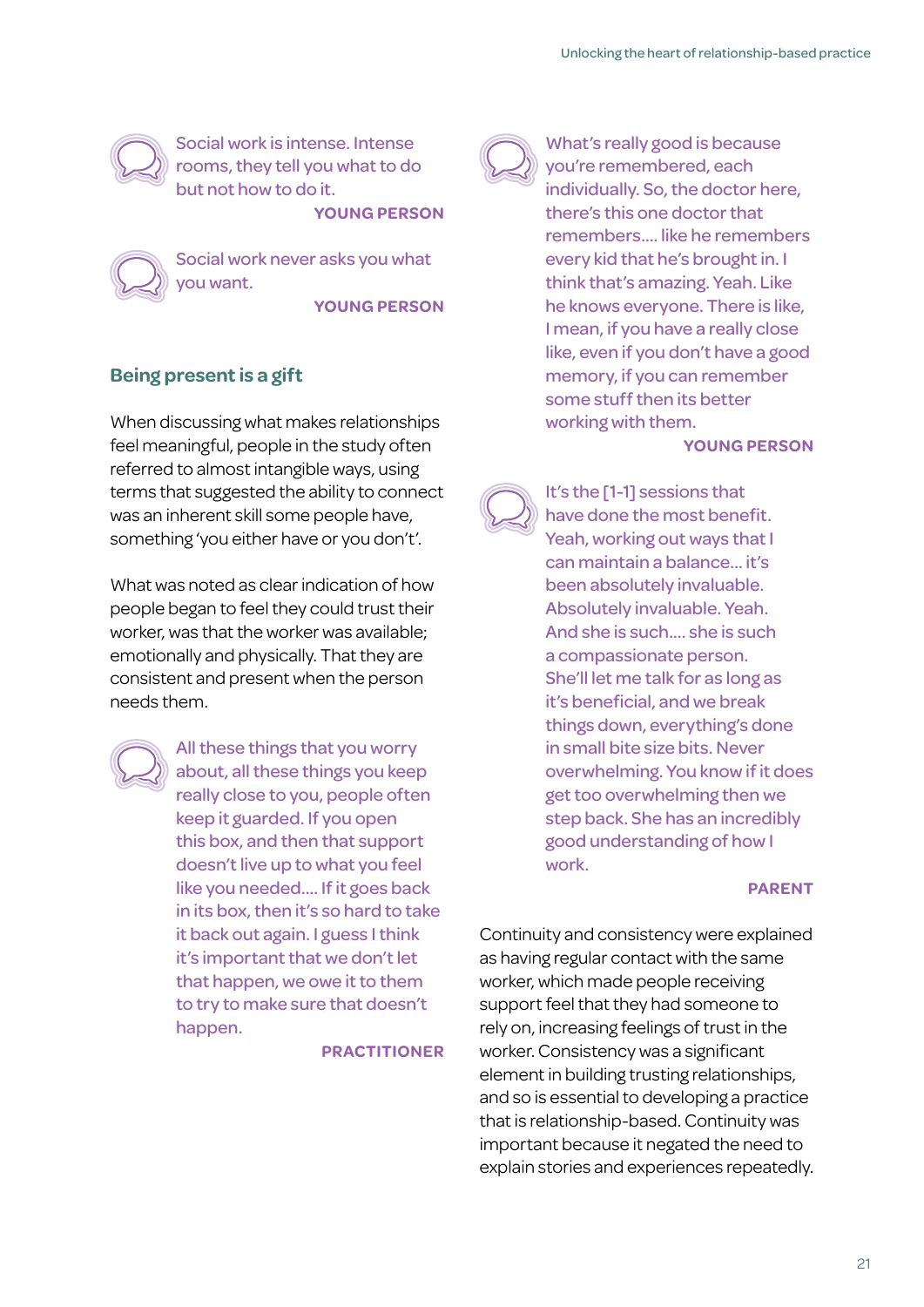

And the continuity is so important because you need to, you need to build the trust. You know, if somebody leaves and then you have to go through that again, then you'd have to repeat everything you've already told someone else... If you do that every six months or so, you know, at the end, it's so demoralising that you start to say you know what, I can do this on my own. Women who have suffered that [domestic violence] we tend not to be able to talk and we tend to find it really, really, really hard to let people in. And when we do, then we need so much from them. Yeah, we really do. So, when that's then taken away we feel like we don't matter that much, you know, it was just a job [to the worker].

#### **PARENT**



With social [workers] because I've had bad ones and good ones, it's a bit hard to trust them because of the bad ones. Also, a lot of people go into work to work with people, but they don't really care for them. Whereas the people here do care, and they make sure your voice is heard. That's what helped with [third sector worker] because she does, she lets people hear me because especially being a young mum, a lot of the times they just push you down, like they don't listen to you properly.'

**YOUNG PERSON**

This also related to the length of support that was offered. People interviewed as part of this research clearly articulated the importance of sustained, open-ended support, noting that it takes time for people to feel safe enough to trust a worker, and that the intensive 'real' work to address issues relating to trauma or complex family dynamics cannot begin until a trusting relationship has been established. Third sector workers interviewed in this project almost universally felt that people accessing support had to understand there was no cut-off point to the support before they could fully trust the support offered. This suggests there is a practitioner-held view that time-limited support packages are less effective.

So, we don't have like a structure, like you come in for 12 weeks, and then that's it. So, I think that makes it work well.

#### **PRACTITIONER**



And I get why lots of services do the two-appointment discharge thing, because they are just inundated. But that's why we have these conversations with young people, how well they're engaged and how well we're doing. So, there's all this communication that happens around trying to get young people engaged in that.'

**PRACTITIONER**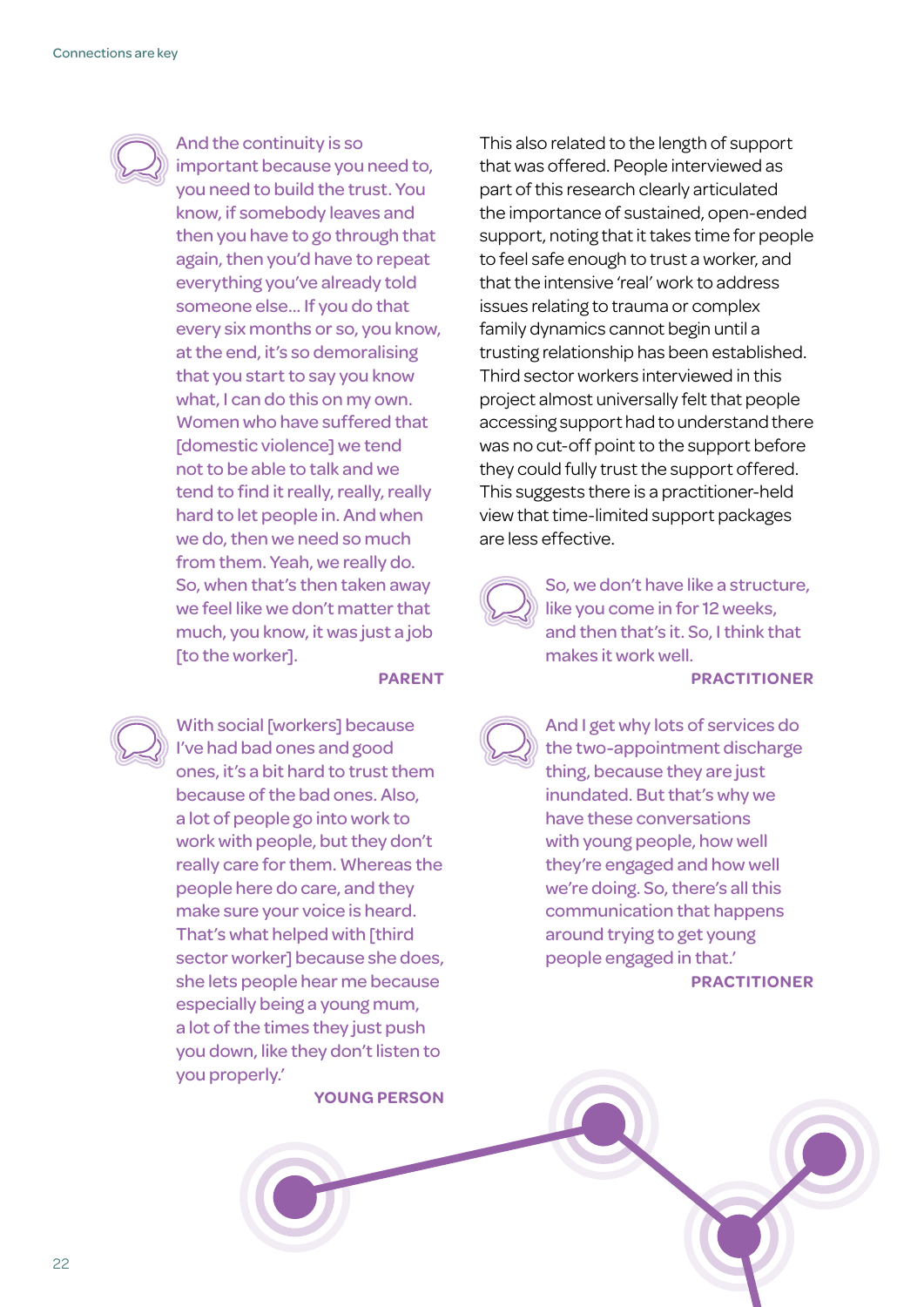# **Family Relationships with Workers in Statutory Services**

## **Too many cooks: It's difficult to navigate the number of professionals**

Young people and families can be overwhelmed with the number of workers in their lives, with young people and families often reporting feeling the pressure of navigating multiple appointments with numerous professionals who all have different expectations or demands for the person. Often, families and young people felt overwhelmed by the complex system they were expected to manage – particularly when multiple professionals, appear to have conflicting advice or expectations.



I think with social work, it's hard to fully trust them because like, it's just the name. But it's because they get a bad name... like not all the time. But if I had a big problem, I'll probably go to [third sector worker]. **YOUNG PERSON**

What's easiest for the agency is to throw lots of workers in but it might not be what's best for the family.

### **PRACTITIONER**

The power imbalance that people in this research project described between a social worker and a young person or family suggests there is can be a reluctance to disclose information to social workers that may portray them negatively. This fear stems from being separated or penalised.



Yeah, I think for us, young people are more likely to open up and be a bit relaxed because they know that we are not social work. **PRACTITIONER**

Discussions surrounding the way that inherited judgement from parents regarding views of social work are passed down to children and young people was apparent during these conversations.

Participants in the study explained that family members or young people who don't have a good relationship with those working with them means that important knowledge or information can slip through the cracks, because of a lack of trust in the professionals that surround them. As a result, important information can be hidden, and consequently, safety can be compromised. It shows how essential it is to have trusting relationships in all connections between a family and worker, to ensure that they are supported fully so that they feel safe to be honest and truthful with the workers in their lives.

You have to have an understanding of what's going on in that family. And again, to get that understanding you usually spend time with the mum, it's usually the mum…. She's got to be in a position that she trusts you. **PRACTITIONER**

Aside from issues relating to power, one of the reasons that people accessing support do not fully trust social workers relates to the significant pressures social work departments face. It is widely accepted that social workers tend to have very high caseloads, and so often decisions about thresholds mean they intervene in families' or people's lives only at points of crisis, when immediate or more serious action is required. The fact that people working in social work roles only have the work capacity to show up at the crisis point, rather than being present and with time to build relationships, can create a feeling that social work involvement is most frequently experienced as a negative.